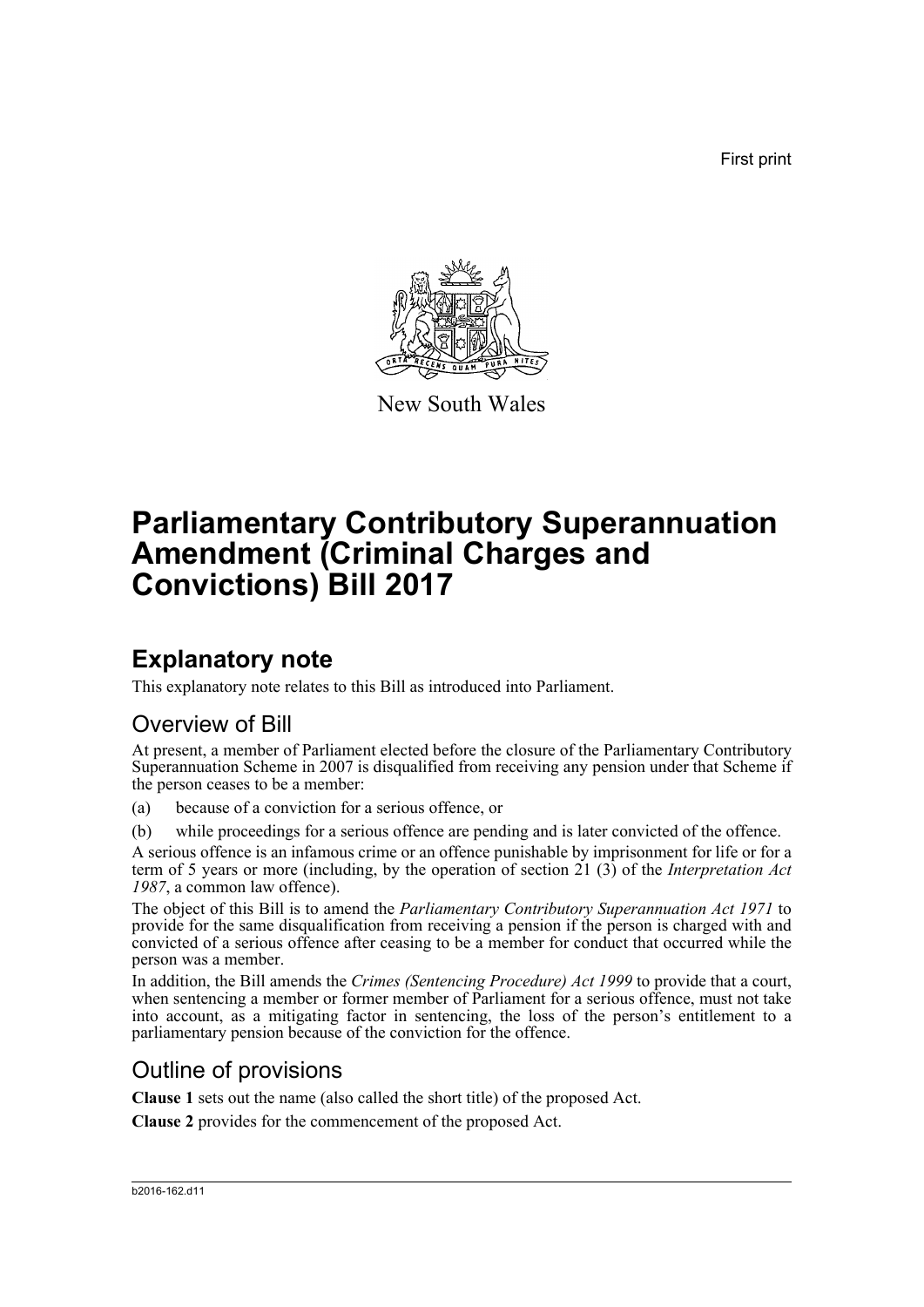**Clause 3** removes the necessity for a certificate of approval of this Bill by the Parliamentary Remuneration Tribunal.

**Clause 4** provides for the repeal of the proposed Act after all the amendments made by the proposed Act have commenced. Once the amendments have commenced the proposed Act will be spent and section 30 of the *Interpretation Act 1987* provides that the repeal of an amending Act does not affect the amendments made by that Act.

### **Schedule 1 Amendment of Parliamentary Contributory Superannuation Act 1971 No 53**

**Schedule 1 [1]** amends section 19AA to extend the disqualification from receiving a pension to a person who is charged with and convicted of a serious offence after ceasing to be a member for conduct that occurred while the person was a member.

**Schedule 1 [2]** amends section 19AA to provide that a pension that is automatically suspended under that section when a former member is charged with a serious offence may be reinstated by the trustees of the Parliamentary Contributory Superannuation Fund (*the Fund*) if they are satisfied that the suspension of the pension while proceedings are pending is not in the public interest.

**Schedule 1 [3]** amends section 19AA to provide that, on conviction of a former member for a serious offence, the person ceases to be entitled to a pension or (if already in receipt of a pension) to any further payment of a pension, and is entitled instead to a refund of the net contributions made by the former member to the Fund. In addition, provision is made for the repayment by the former member of money paid before the conviction as a lump sum conversion of the former member's pension entitlement. **Schedule 1 [5]** makes a consequential amendment.

**Schedule 1 [3]** amends section 19AA to enable the trustees of the Fund, if a court quashes the conviction of a former member for a serious offence, to reinstate the person's pension and repay any lump sum payment repaid to the Fund as a result of the conviction. **Schedule 1 [4]** makes a consequential amendment.

**Schedule 1 [6]** amends the provision of section 19AA that declares that criminal proceedings for serious offences are not finalised until there is no further opportunity to appeal a conviction or acquittal for the offence so as to provide that the proceedings are to be regarded as finalised in any event after the period of 12 months following the conviction or acquittal. However, pension may be fully restored under the amendments made by Schedule 1 [3] if a conviction is quashed after that 12-month period.

**Schedule 1** [7] makes it clear that a person does not cease to be a member until the person ceases to be entitled to salary as a member.

**Schedule 1 [8]** amends section 20 to extend the power of the trustees to defer an election by a former member to convert a pension entitlement to a lump sum payment if the trustees are of the opinion that the former member is likely to have his or her pension cease or suspended under section 19AA (as amended by the proposed Act).

**Schedule 1 [9]** amends section 23A to clarify that the loss of pension entitlement applies only in respect of the conviction of former members for serious offences and not in respect of serious offences committed by the spouses or partners of former members.

**Schedule 1 [10]** enables regulations of a savings or transitional nature to be made as a consequence of the enactment of the proposed Act.

**Schedule 1 [12]** provides that the amendments made by the proposed Act extend to:

- (a) any serious offence committed before the commencement of the proposed Act, and
- (b) any conviction for a serious offence before that commencement, and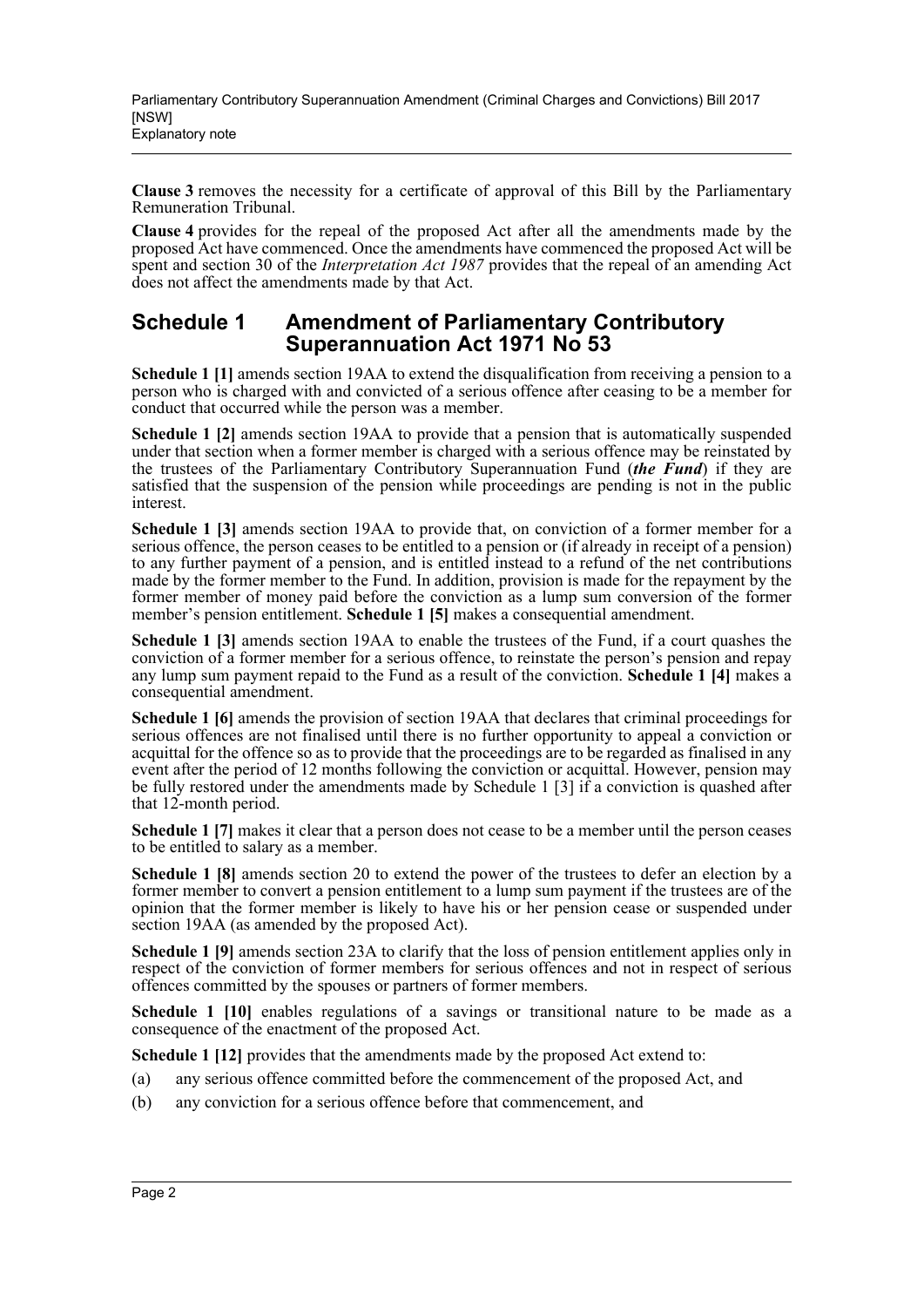(c) a person who ceased to be a member before that commencement (and to any entitlement of the person to a pension or lump sum that accrued or was paid before that commencement).

**Schedule 1 [11]** makes a consequential amendment.

## **Schedule 2 Amendment of Crimes (Sentencing Procedure) Act 1999 No 92**

**Schedule 2** ensures that the loss of pension entitlement is not taken into account by a court as a mitigating factor when sentencing a member or former member of Parliament for a serious offence.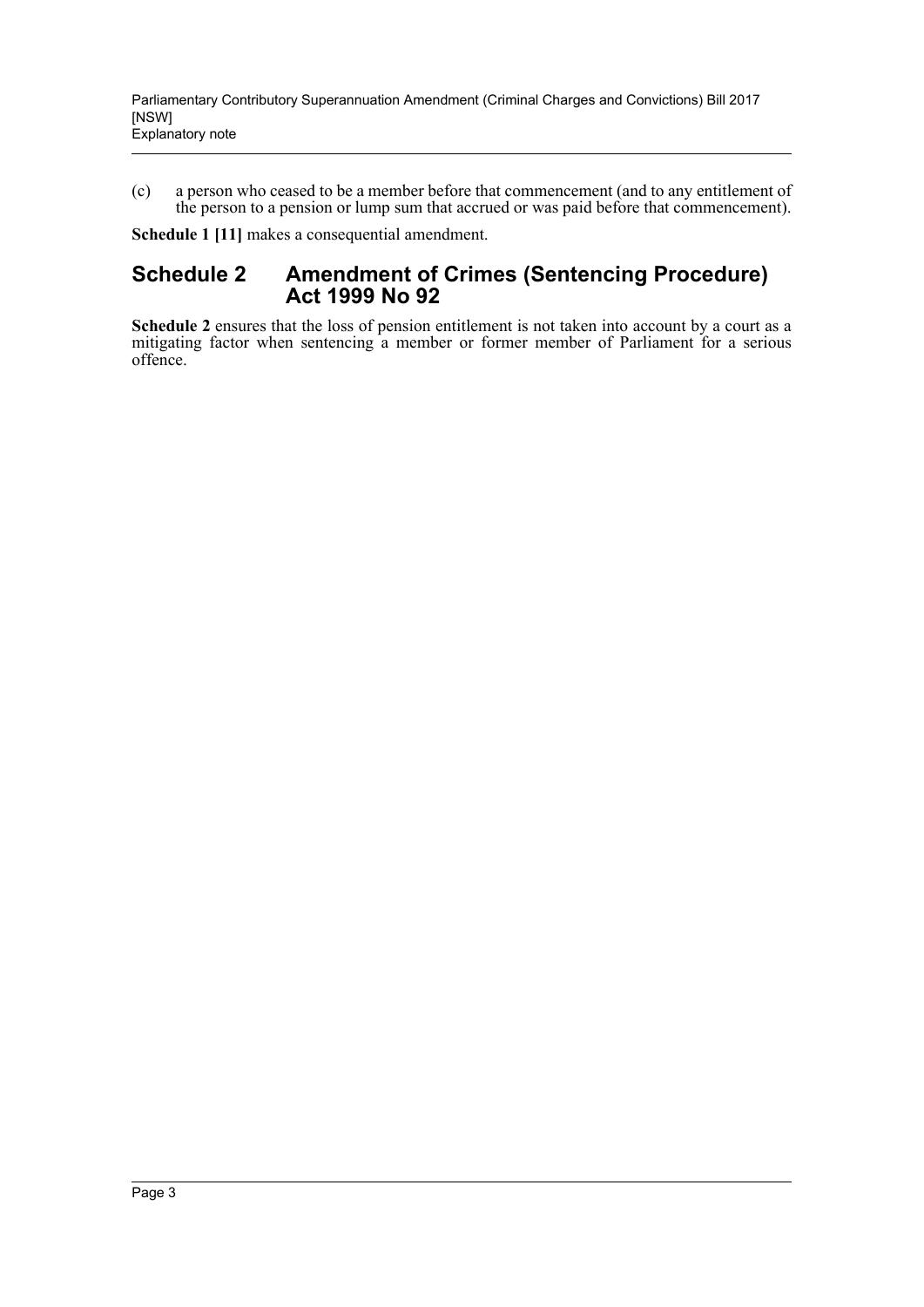First print



New South Wales

# **Parliamentary Contributory Superannuation Amendment (Criminal Charges and Convictions) Bill 2017**

## **Contents**

|                   |   |                                                                                 | Page |
|-------------------|---|---------------------------------------------------------------------------------|------|
|                   |   | Name of Act                                                                     | 2    |
|                   |   | Commencement                                                                    | 2    |
|                   | 3 | Approval of amendments by Parliamentary Remuneration Tribunal not<br>required   | 2    |
|                   | 4 | Repeal of Act                                                                   | 2    |
| <b>Schedule 1</b> |   | <b>Amendment of Parliamentary Contributory Superannuation Act</b><br>1971 No 53 | 3    |
| <b>Schedule 2</b> |   | Amendment of Crimes (Sentencing Procedure) Act 1999 No 92                       | 6    |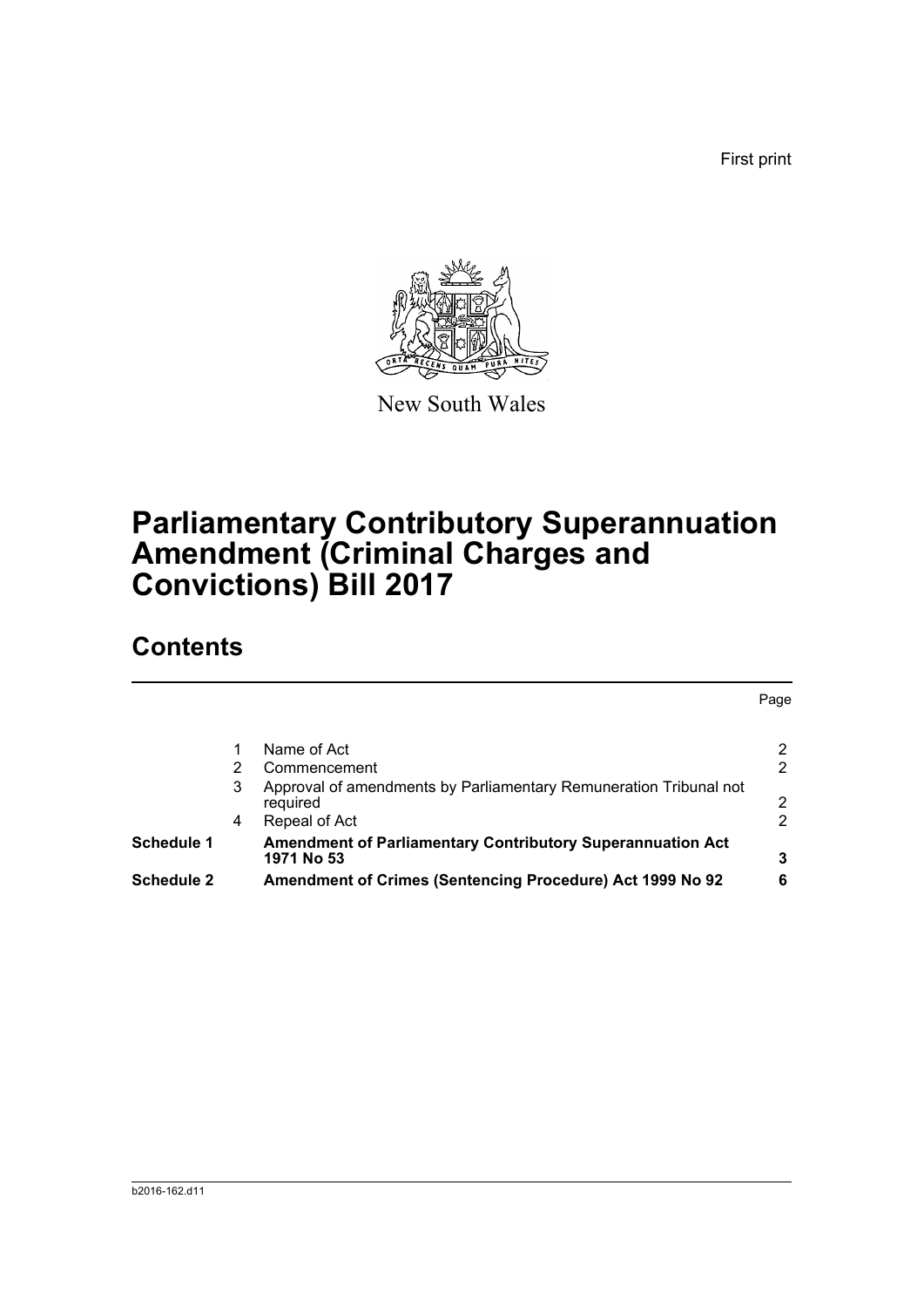

New South Wales

# **Parliamentary Contributory Superannuation Amendment (Criminal Charges and Convictions) Bill 2017**

No , 2017

### **A Bill for**

An Act to amend the *Parliamentary Contributory Superannuation Act 1971* with respect to the suspension or termination of superannuation entitlements of former members who are charged with or convicted of serious offences after ceasing to be a member; and to make a related amendment to the *Crimes (Sentencing Procedure) Act 1999*.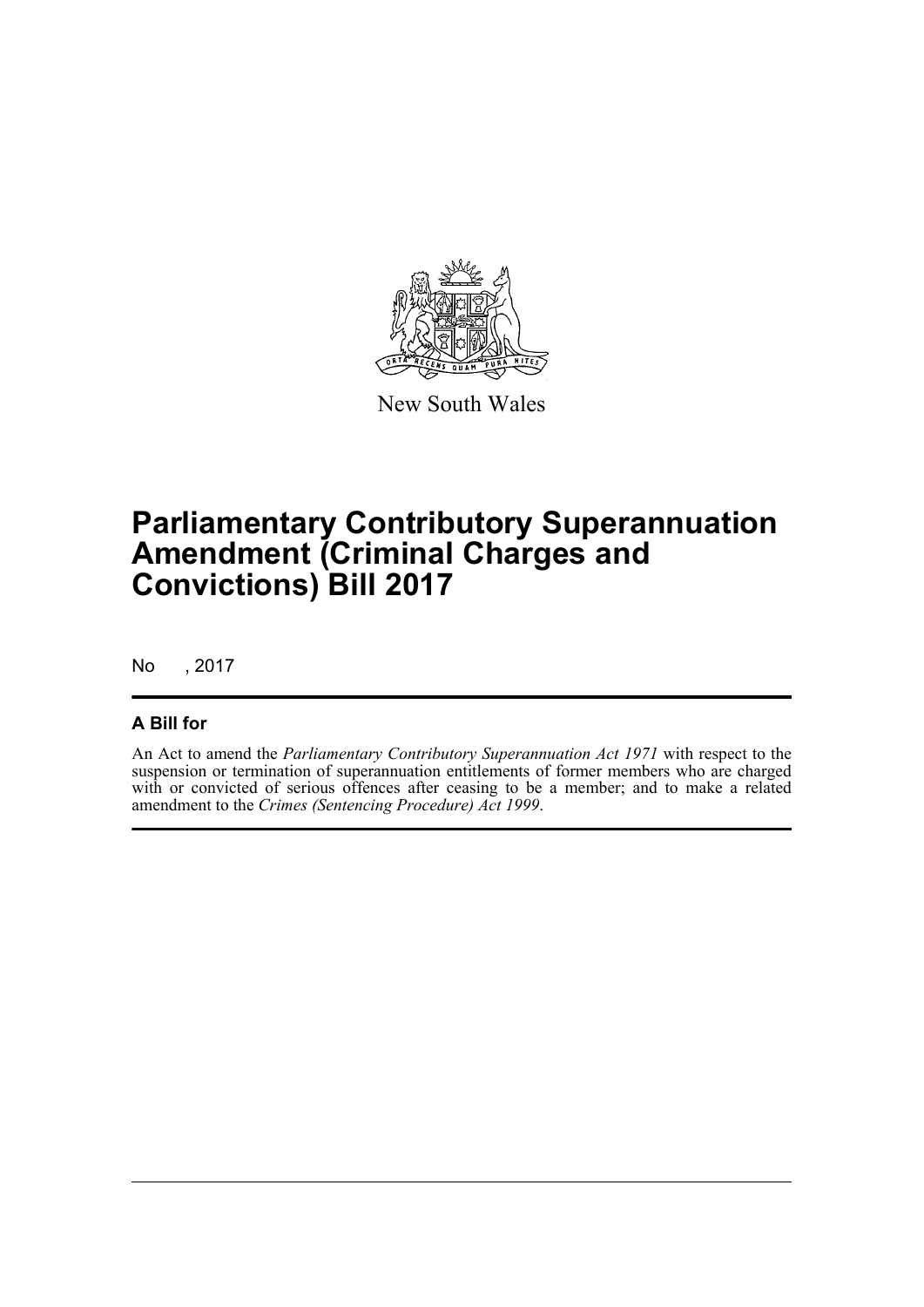Parliamentary Contributory Superannuation Amendment (Criminal Charges and Convictions) Bill 2017 [NSW]

<span id="page-5-3"></span><span id="page-5-2"></span><span id="page-5-1"></span><span id="page-5-0"></span>

|   |                    | The Legislature of New South Wales enacts:                                                                                                                | 1        |  |
|---|--------------------|-----------------------------------------------------------------------------------------------------------------------------------------------------------|----------|--|
| 1 | <b>Name of Act</b> |                                                                                                                                                           |          |  |
|   |                    | This Act is the Parliamentary Contributory Superannuation Amendment (Criminal<br>Charges and Convictions) Act 2017.                                       | 3<br>4   |  |
| 2 | Commencement       |                                                                                                                                                           |          |  |
|   | (1)                | This Act commences on the date of assent to this Act, except as provided by<br>subsection $(2)$ .                                                         | 6<br>7   |  |
|   | (2)                | Section 3 is taken to have commenced on 23 May 2017.                                                                                                      | 8        |  |
| 3 |                    | Approval of amendments by Parliamentary Remuneration Tribunal not required                                                                                |          |  |
|   |                    | Section 4 of the Parliamentary Contributory Superannuation Act 1971 does not<br>apply to or in respect of this Act.                                       | 10<br>11 |  |
| 4 |                    | <b>Repeal of Act</b>                                                                                                                                      | 12       |  |
|   | (1)                | This Act is repealed on the day following the date of assent to this Act.                                                                                 | 13       |  |
|   | (2)                | The repeal of this Act does not, because of the operation of section 30 of the<br><i>Interpretation Act 1987</i> , affect any amendment made by this Act. | 14<br>15 |  |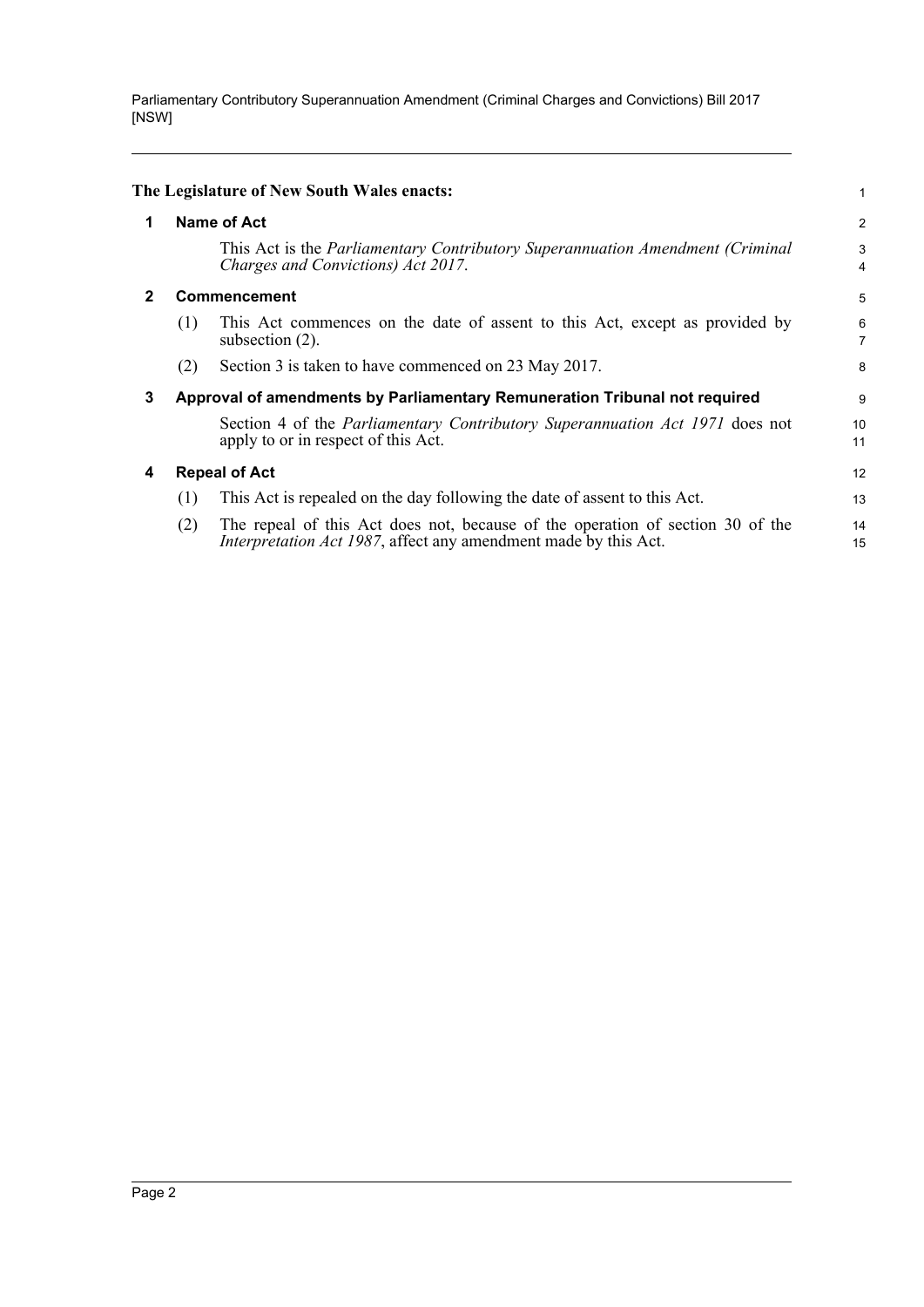Parliamentary Contributory Superannuation Amendment (Criminal Charges and Convictions) Bill 2017 [NSW]

Schedule 1 Amendment of Parliamentary Contributory Superannuation Act 1971 No 53

## <span id="page-6-0"></span>**Schedule 1 Amendment of Parliamentary Contributory Superannuation Act 1971 No 53**

#### **[1] Section 19AA Member or former member charged with or convicted of serious offence**

Omit section 19AA (1). Insert instead:

- (1) This section applies in respect of a person:
	- (a) who ceases to be a member while proceedings for a serious offence are pending against the person, or

1  $\overline{2}$ 

(b) who ceased to be a member if proceedings for a serious offence are instituted against the person for conduct that occurred when the person was a member.

#### **[2] Section 19AA (2)**

Insert "However, the trustees may lift the suspension and reinstate the person's entitlement to a pension pending the finalisation of the proceedings if satisfied that the suspension is not in the public interest." after "the former member.".

#### **[3] Section 19AA (4), (4A) and (4B)**

Omit section 19AA (4). Insert instead:

- (4) If the finalisation of the proceedings results in the person being convicted of a serious offence:
	- (a) the person ceases to have any entitlement to receive a pension under this Part or, if in receipt of a pension on conviction, to any further payment of the pension, and
	- (b) any election under section 20 (Right to convert pension to lump sum entitlement) in respect of the pension (since the person last became a member) is of no effect and is taken never to have been made, and any lump sum payment made under this Part pursuant to any such election is to be repaid to the Fund, and
	- (c) the person's net contributions are to be refunded to the person,

except as otherwise provided by this section.

- (4A) If the person, before being convicted of the serious offence, had received a lump sum payment pursuant to an election under section 20:
	- (a) the trustees may refund net contributions by deducting the amount from a lump sum payment the person is required to repay to the Fund under subsection (4), and
	- (b) the trustees may make any other deduction from a lump sum the person is required to repay to the Fund for the purpose of ensuring that the person is dealt with in the same manner as if the person had not elected to convert pension to a lump sum.
- (4B) If the conviction of the person is quashed by a court after the finalisation of the proceedings for the serious offence, the trustees must, on application by the person, reinstate the person's pension and repay to the person any part of the lump sum the person repaid to the Fund. 39 40 41 42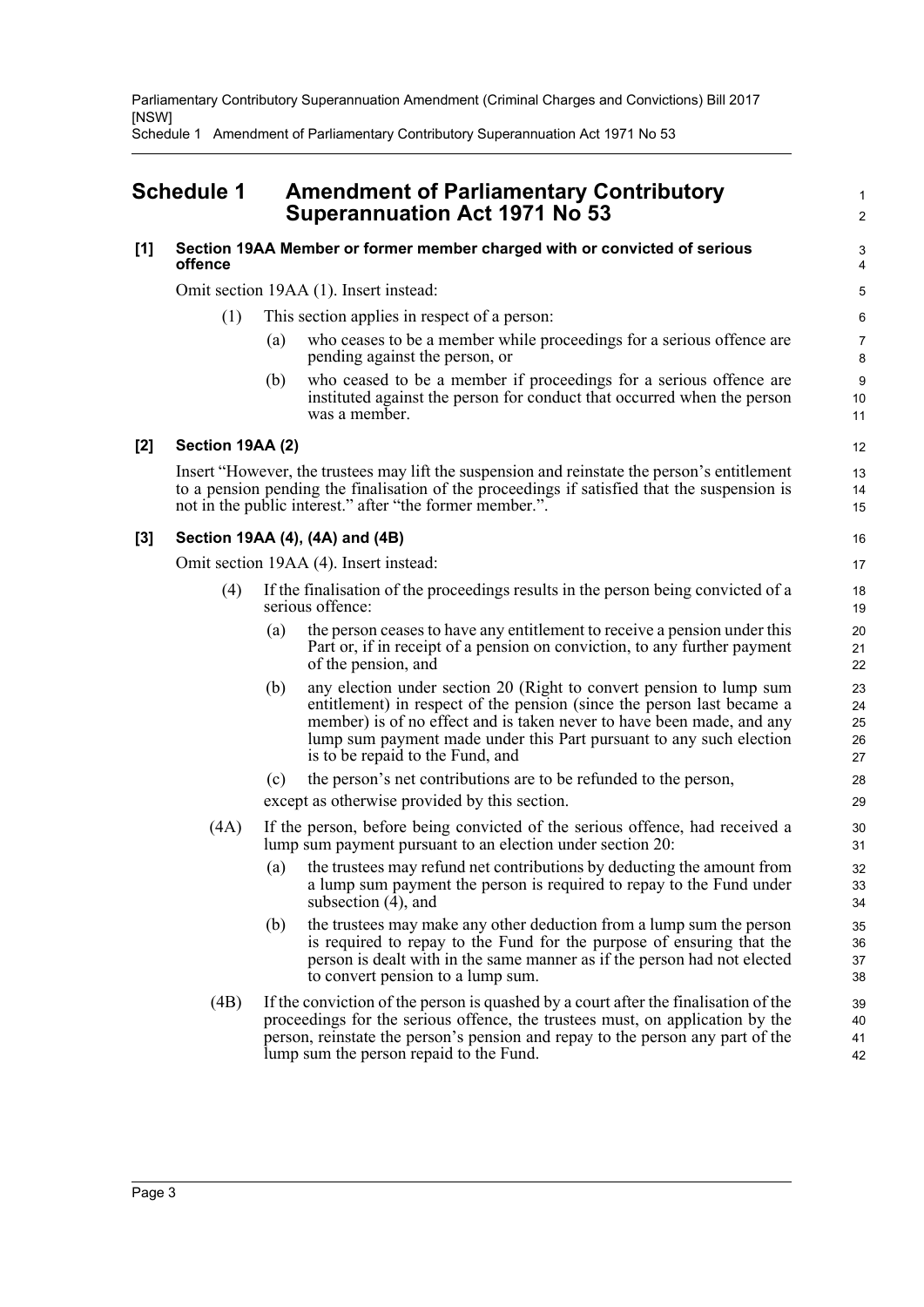Parliamentary Contributory Superannuation Amendment (Criminal Charges and Convictions) Bill 2017 [NSW]

Schedule 1 Amendment of Parliamentary Contributory Superannuation Act 1971 No 53

| [4]    | Section 19AA (6)                     |                         |                                                                                                                                                                                                                                 |                          |  |  |
|--------|--------------------------------------|-------------------------|---------------------------------------------------------------------------------------------------------------------------------------------------------------------------------------------------------------------------------|--------------------------|--|--|
|        | Omit the subsection. Insert instead: |                         |                                                                                                                                                                                                                                 |                          |  |  |
|        |                                      | (6)                     | If a person's entitlement to a pension is reinstated following the lifting of a<br>suspension or following the quashing of the person's conviction:                                                                             | 3<br>$\overline{4}$      |  |  |
|        |                                      | (a)                     | the reinstatement has effect from immediately before the entitlement to<br>pension was suspended or terminated and as if the entitlement had not<br>been suspended or terminated, and                                           | 5<br>6<br>$\overline{7}$ |  |  |
|        |                                      | (b)                     | an election may be made under section 20 $(2)$ within 3 months after the<br>entitlement is reinstated.                                                                                                                          | 8<br>9                   |  |  |
| [5]    |                                      | Section 19AA (7)        |                                                                                                                                                                                                                                 | 10                       |  |  |
|        |                                      |                         | Omit "subsection $(4)$ (b)". Insert instead "subsection $(4)$ (c)".                                                                                                                                                             | 11                       |  |  |
| [6]    |                                      | Section 19AA (8)        |                                                                                                                                                                                                                                 | 12                       |  |  |
|        |                                      |                         | Omit the second sentence relating to the appeal period. Insert instead:                                                                                                                                                         | 13                       |  |  |
|        |                                      |                         | The <i>appeal period</i> is:                                                                                                                                                                                                    | 14                       |  |  |
|        |                                      | (a)                     | the period within which an appeal may be lodged (but excluding any<br>extension to that period that a court may grant), or                                                                                                      | 15<br>16                 |  |  |
|        |                                      | (b)                     | the period of 12 months after the conviction or acquittal,                                                                                                                                                                      | 17                       |  |  |
|        |                                      |                         | whichever is the earlier.                                                                                                                                                                                                       | 18                       |  |  |
| [7]    |                                      | Section 19AA (10)       |                                                                                                                                                                                                                                 | 19                       |  |  |
|        |                                      |                         | Insert in alphabetical order:                                                                                                                                                                                                   | 20                       |  |  |
|        |                                      |                         | <b>cease to be a member</b> means cease to be a member and to be entitled to salary.                                                                                                                                            | 21                       |  |  |
| [8]    |                                      |                         | Section 20 Right to convert pension to lump sum entitlement                                                                                                                                                                     | 22                       |  |  |
|        |                                      |                         | Insert "or 19AA" after "section $25$ " in section 20 (6), (9) and (10) wherever occurring.                                                                                                                                      | 23                       |  |  |
| [9]    |                                      |                         | Section 23A Right of certain spouses or de facto partners to convert part of pension<br>entitlement to lump sum entitlement                                                                                                     | 24<br>25                 |  |  |
|        |                                      |                         | Insert "(except section 19AA)" after "this Part" in section 23A (2).                                                                                                                                                            | 26                       |  |  |
| [10]   |                                      |                         | Schedule 1 Savings, transitional and other provisions                                                                                                                                                                           | 27                       |  |  |
|        |                                      |                         | Insert at the end of clause $1(1)$ :                                                                                                                                                                                            | 28                       |  |  |
|        |                                      |                         | Parliamentary Contributory Superannuation Amendment (Criminal<br>Charges and Convictions) Act 2017                                                                                                                              | 29<br>30                 |  |  |
| $[11]$ | enacted                              |                         | Schedule 1, clause 11 Criminal charges and convictions-section 19AA as originally                                                                                                                                               | 31<br>32                 |  |  |
|        |                                      |                         | Insert "(as originally enacted)" after "Section 19AA" in clause 11 (1).                                                                                                                                                         | 33                       |  |  |
| [12]   |                                      | Schedule 1, clause 11A  |                                                                                                                                                                                                                                 | 34                       |  |  |
|        |                                      | Insert after clause 11: |                                                                                                                                                                                                                                 | 35                       |  |  |
|        | <b>11A</b>                           |                         | Criminal charges and convictions-2017 amendments to sections 19AA etc                                                                                                                                                           | 36                       |  |  |
|        |                                      |                         | The amendments made to sections 19AA, 20 and 23A (and to the Crimes<br>(Sentencing Procedure) Act 1999) by the Parliamentary Contributory<br>Superannuation Amendment (Criminal Charges and Convictions) Act 2017<br>extend to: | 37<br>38<br>39<br>40     |  |  |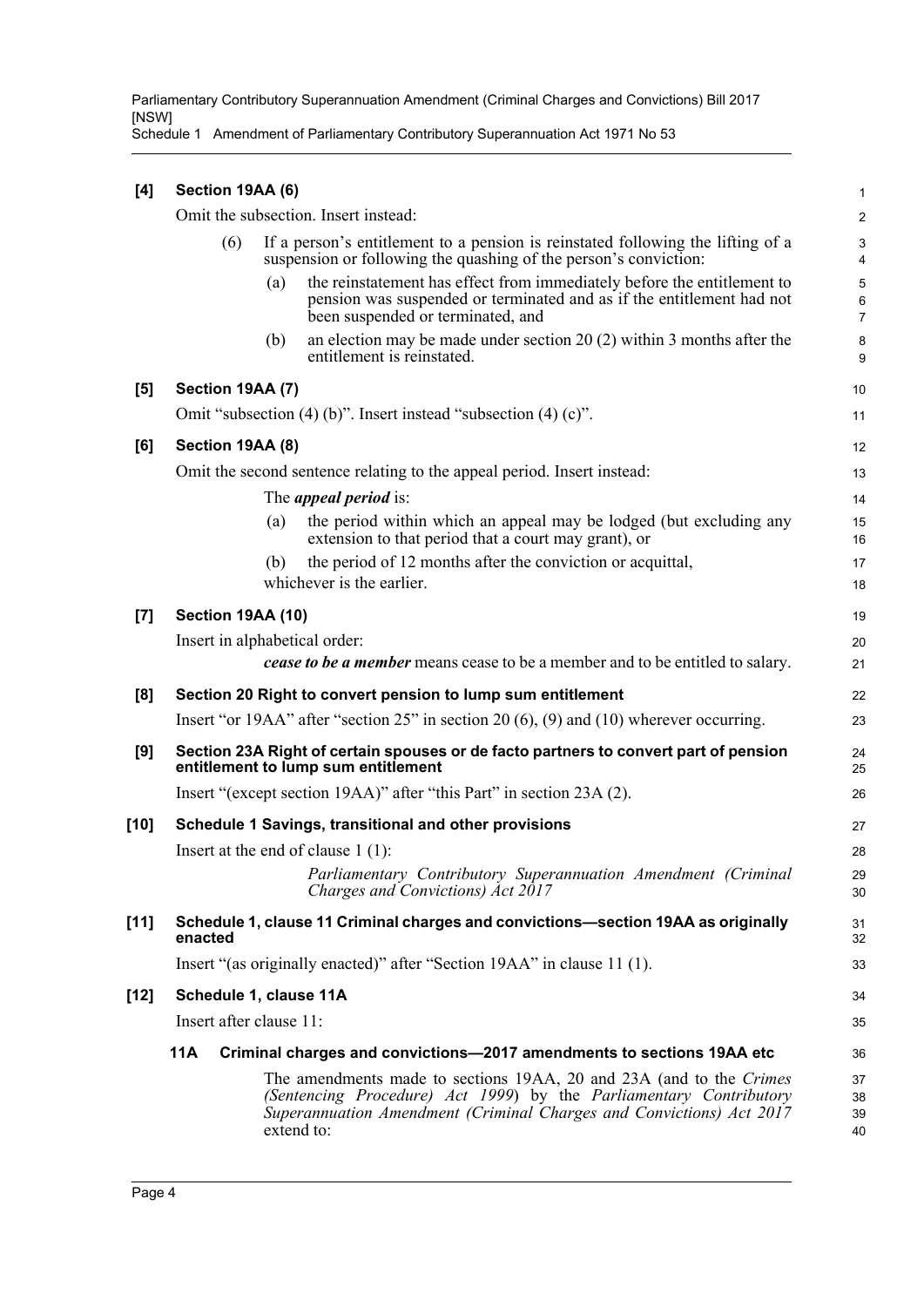(a) any serious offence committed before the commencement of those amendments, and

- (b) any conviction before the commencement of those amendments, and
- (c) a person who ceased to be a member before the commencement of those amendments (and to any entitlement of the person to a pension or lump sum that accrued or was paid before that commencement).